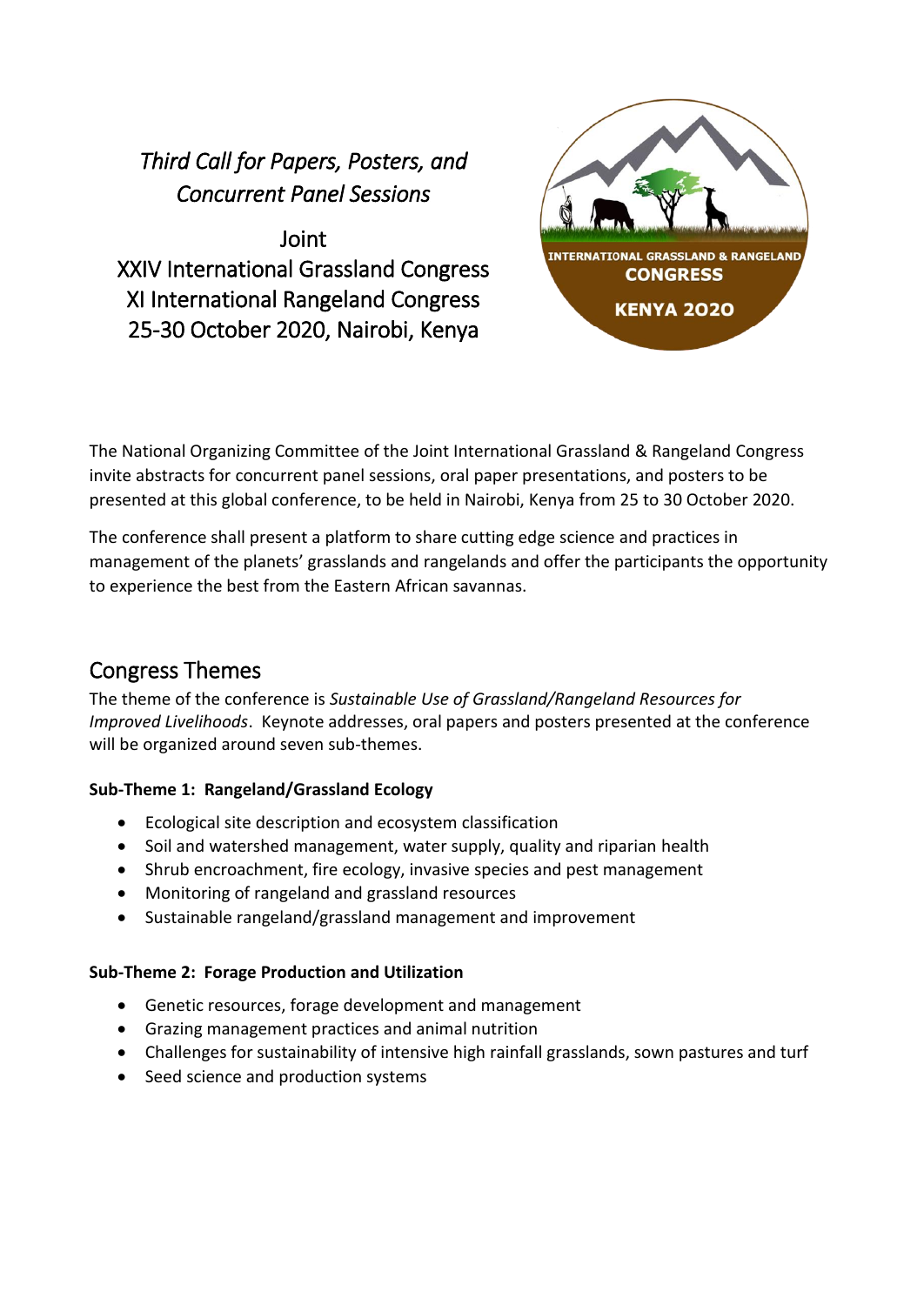### **Sub-Theme 3: Livestock Production Systems**

- Intensive production systems (including small-holder dairy systems in tropics and subtropics)
- Extensive production systems (including ranching, nomadism, and dairying)
- Integrated systems (agro/silvopastoral systems and crop-livestock interactions)

#### **Sub-Theme 4: Wildlife, Tourism and Multi-Facets of Rangeland/Grassland**

- Wildlife management, conservation and tourism
- Privately owned or leased rangeland systems
- Biodiversity and ecosystem services of rangelands/grasslands
- Status, and trends in rangelands/grasslands and options in the future
- Competing Interests in rangelands: mining, fracking, ground water exploitation

#### **Sub-Theme 5: Drought Management and Climate Change in Rangelands/Grasslands**

- Drought management for sustainable productivity
- Carbon sequestration
- GHG emissions from rangeland/grassland livestock systems
- Impacts on biodiversity, livestock and grazing systems
- Early warning systems and modelling future climate change in arid and semi-arid lands

#### **Sub-Theme 6: Pastoralism, Social, Gender and Policy Issues**

- Cultural heritage and indigenous people's use of rangelands/grasslands (indigenous technical knowledge)
- Governance, land rights and changes to pastoral systems
- Social justice, gender and equity issues in rangelands/grasslands.
- Livelihood diversification opportunities for pastoralists (crops, hand crafts, fishing, beekeeping, biofuels, silk, herbs, spices, wild fruit etc.).
- Marketing infrastructure and systems in rangelands/grasslands
- Policy issues for rangelands/grasslands development
- Political instability and extremism: its impact on rangelands/grasslands management

### **Sub-Theme 7: Capacity, Institutions and Innovations for Sustainable Development in Rangelands/Grasslands**

- Emerging/trending issues in range/grassland science and education
- Extension and technology-transfer
- Green energy and Information Communication Technologies applications
- Rangelands/grasslands and the Sustainable Development Goals (SDGs)
- Participatory approaches and innovations in the management of rangelands/grasslands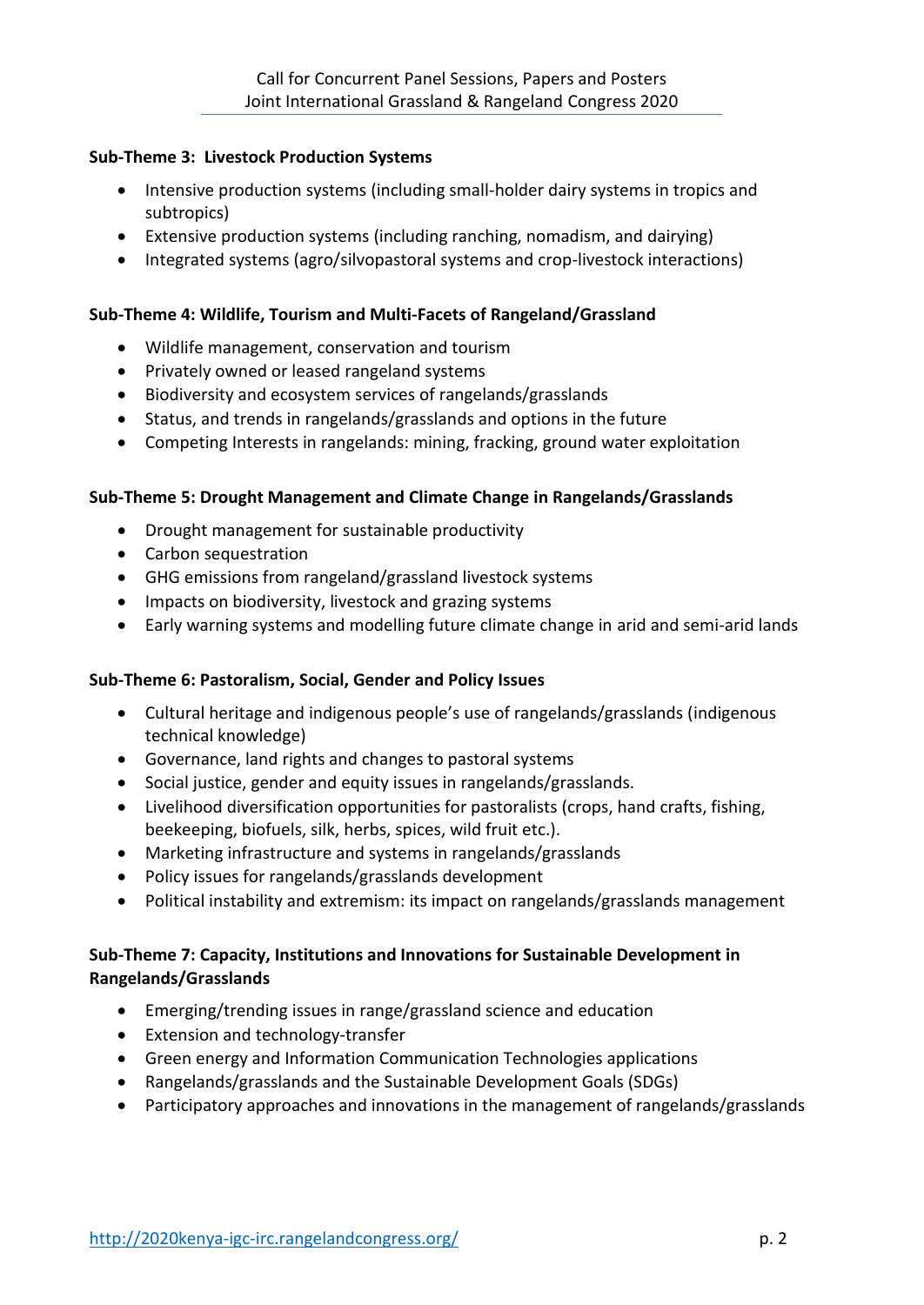### Submission Guidelines: General

Abstracts will be peer-reviewed and the selection criteria will include:

- (i) Relevance to the congress theme and sessions;
- (ii) Significance of information and enriching current state of knowledge;
- (iii) Originality and novelty;
- (iv) Structure and clarity;
- (v) Scientific validity.

### Submission of Abstracts Through the Congress Web Site

Submissions of abstracts for posters and oral presentations and proposals for concurrent panel sessions is to be done through the congress web site [\(https://igandircongress2020.dryfta.com\)](https://igandircongress2020.dryfta.com/).

- 1. [Navigate to the site.](https://igandircongress2020.dryfta.com/)
- 2. If you have already created an account on this site login, then jump to Step 5. Otherwise, click "Abstract Submissions".
- 3. This will take you to the login page. If you have not yet created an account, click "create one now". Enter your personal information, including email address and your chosen password, then click "Create Account".
- 4. This will log you in to the congress site and take you to your dashboard. Click "My Abstracts".
- 5. Click the green "Submit Abstract" button. This will open a page where you will input all the information related to your abstract.
- 6. After you have entered all the required information, click "Submit" at the bottom of the page. You will receive an automated email notification of the submission.

### Submission Guidelines: Concurrent Panel Sessions

Most papers accepted for presentation at the congress will be organized into concurrent panel sessions by the conference organizers. However, proposals for thematic panel sessions made up of a collection of related oral papers are welcome. Only a limited number of such proposed panel sessions will be accepted.

Proposals for concurrent panel sessions should include an **abstract of maximum of 500 words** describing the overall focus of the panel session, and a **list of titles and authors of oral papers to be included** in the panel sessions. Concurrent panel sessions at the congress will be 90 minutes long. Proposed concurrent panel sessions should **include at least five oral presentations**.

You will be asked to identify under which conference sub-theme you feel the proposed concurrent session best fits, and to enter details of the individual oral presentations to be included in the session including title, presenting author, and presenting author's email address.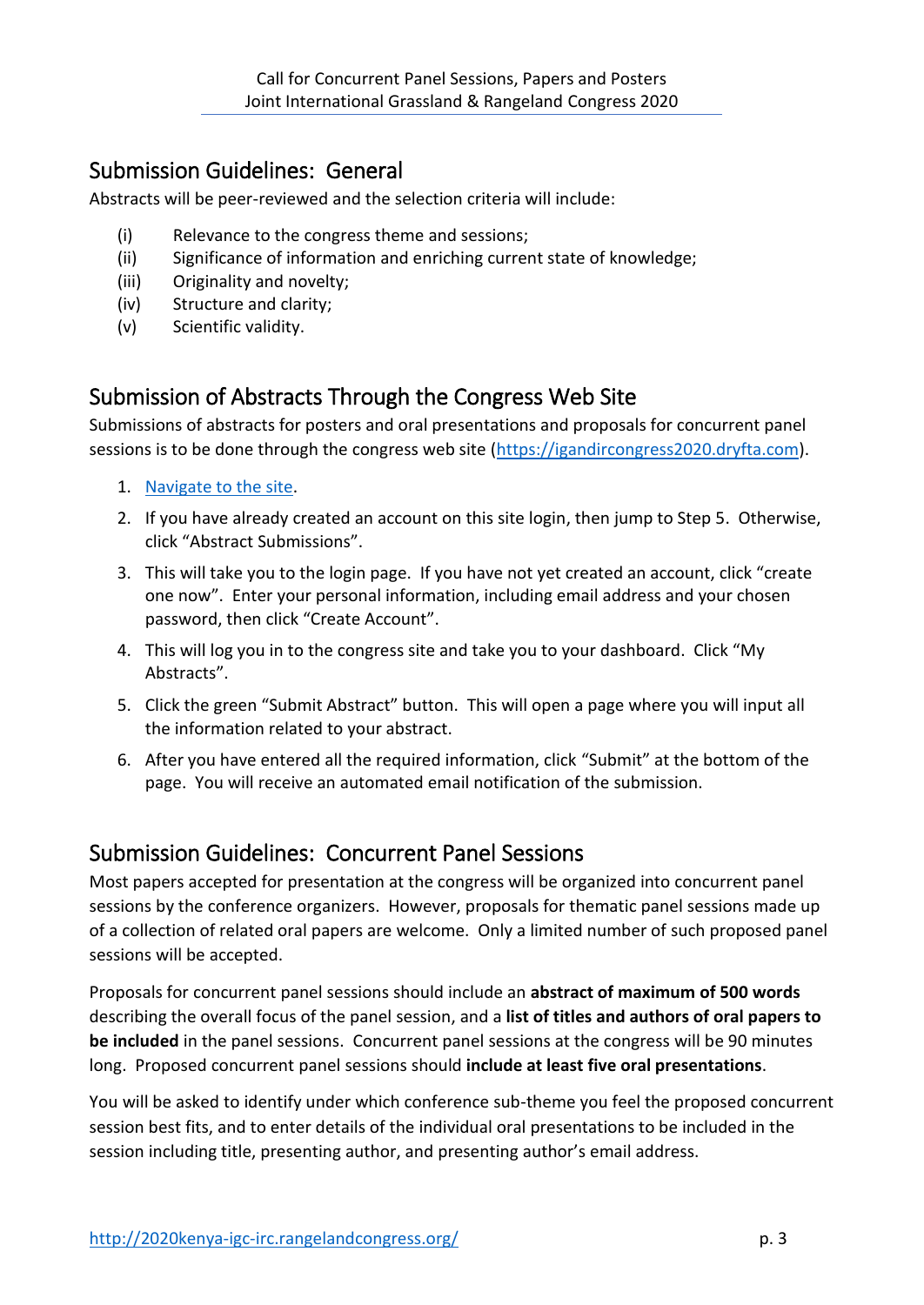### **Only one (1) proposed concurrent panel session** will be accepted from any individual.

### **Submission**

For general instructions, see "Submission of Abstracts Through the Congress Web Site", above. When submitting the proposal for the panel in the congress site, click the appropriate "Submission Type". This will cause the web page to reload. Input all the required information and upload your proposal as a Word (.doc or .docx) or .rtf file.

After entering all the required information, be sure to click "Submit" at the bottom of the page.

**Submissions will close on 1 October 2019.** Submissions will not be accepted after the closing date/time.

### **Review Process**

Proposals for concurrent panel sessions will be peer-reviewed by experts, and only a limited number of such proposals will be accepted.

**Acceptance of a panel does not guarantee that all the papers proposed as part of that session will be individually accepted**. Abstracts for individual oral papers belonging to a proposed session will be reviewed independently (see below).

# Submission Guidelines: Contributed Oral Papers and Posters

A **maximum of two (2) papers/posters** will be accepted from any one corresponding author. For both contributed oral papers and posters, authors should submit an **abstract of maximum 300 words**. When submitting abstracts, authors will be asked to identify whether they prefer to present an oral paper or a poster, and to identify under which conference sub-theme the author feels the paper or poster best fits.

Contributed oral papers will be presented in the concurrent sessions. Each presentation is expected to be no more than **10 minutes long plus two and half minutes of question and answer**.

Posters will be presented in dedicated poster sessions at the congress. The posters should be **approximately 90 cm x 120 cm (36" x 48").** Cost of printing posters is to be borne by the authors; the congress organizing committee will not reimburse the cost printing posters.

Authors whose oral paper presentations or posters are accepted will receive detailed instruction about congress computing facilities, requirements and appropriate guidelines prior to the congress.